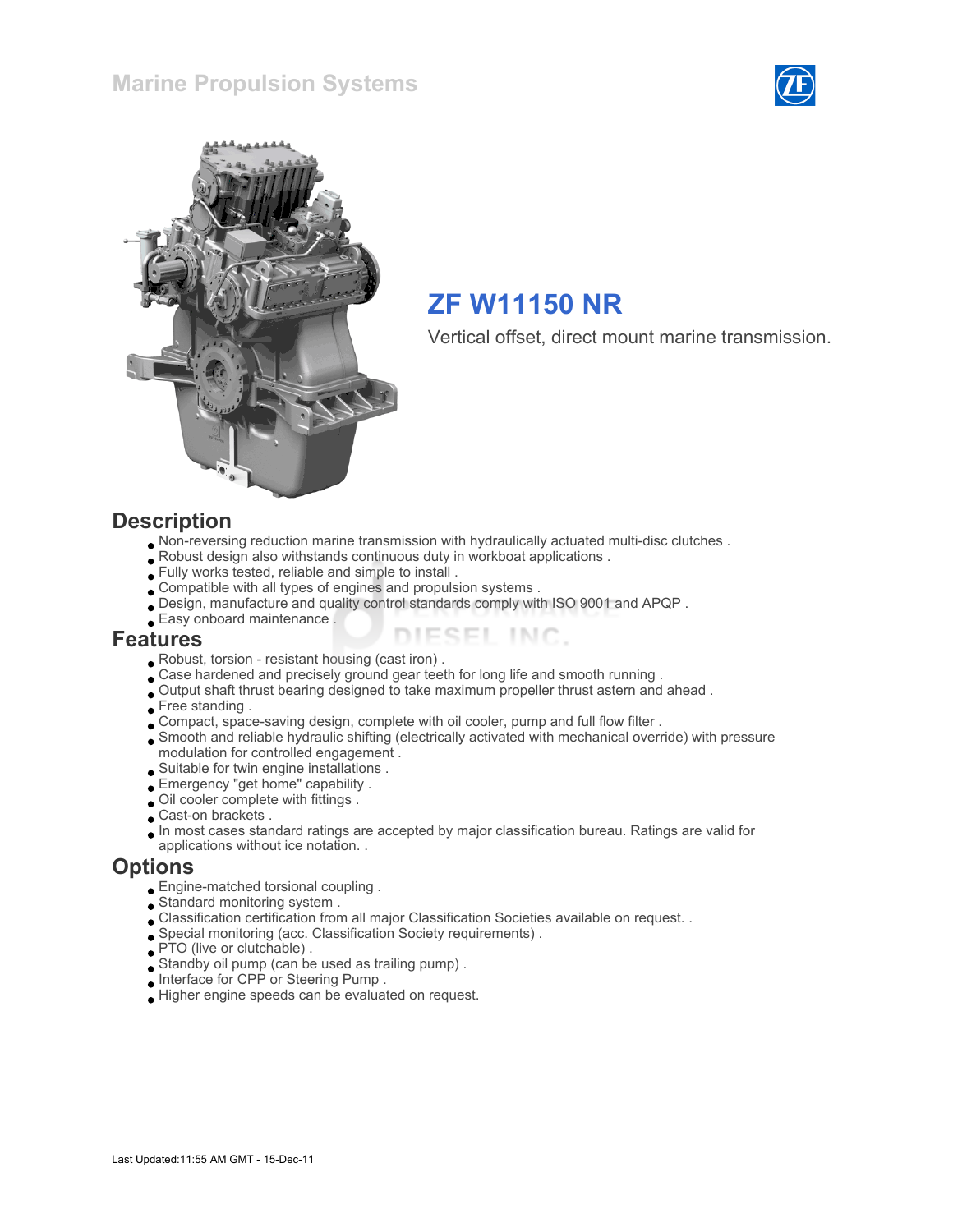# ZF W11150 NR

## Ratings

# Continuous Duty

| <b>RATIOS</b>                 |    | MAX. TORQUE POWER/RPM                                                            |    |    |           |    | <b>INPUT POWER CAPACITY</b> |    |           |    | MAX.       |
|-------------------------------|----|----------------------------------------------------------------------------------|----|----|-----------|----|-----------------------------|----|-----------|----|------------|
|                               | Nm | ftlb                                                                             | kW | hp | <b>kW</b> | hp | kW                          | hp | <b>kW</b> | hp | <b>RPM</b> |
|                               |    |                                                                                  |    |    |           |    | 1000 rpm   1200 rpm         |    | 1600 rpm  |    |            |
| $\blacksquare$ 3.516*, 4.000* |    | 16951   12502   1.7750   2.3803   1775   2380   2130   2856   2840   3808   1600 |    |    |           |    |                             |    |           |    |            |

\* Special Order Ratio. Only CEW version available.

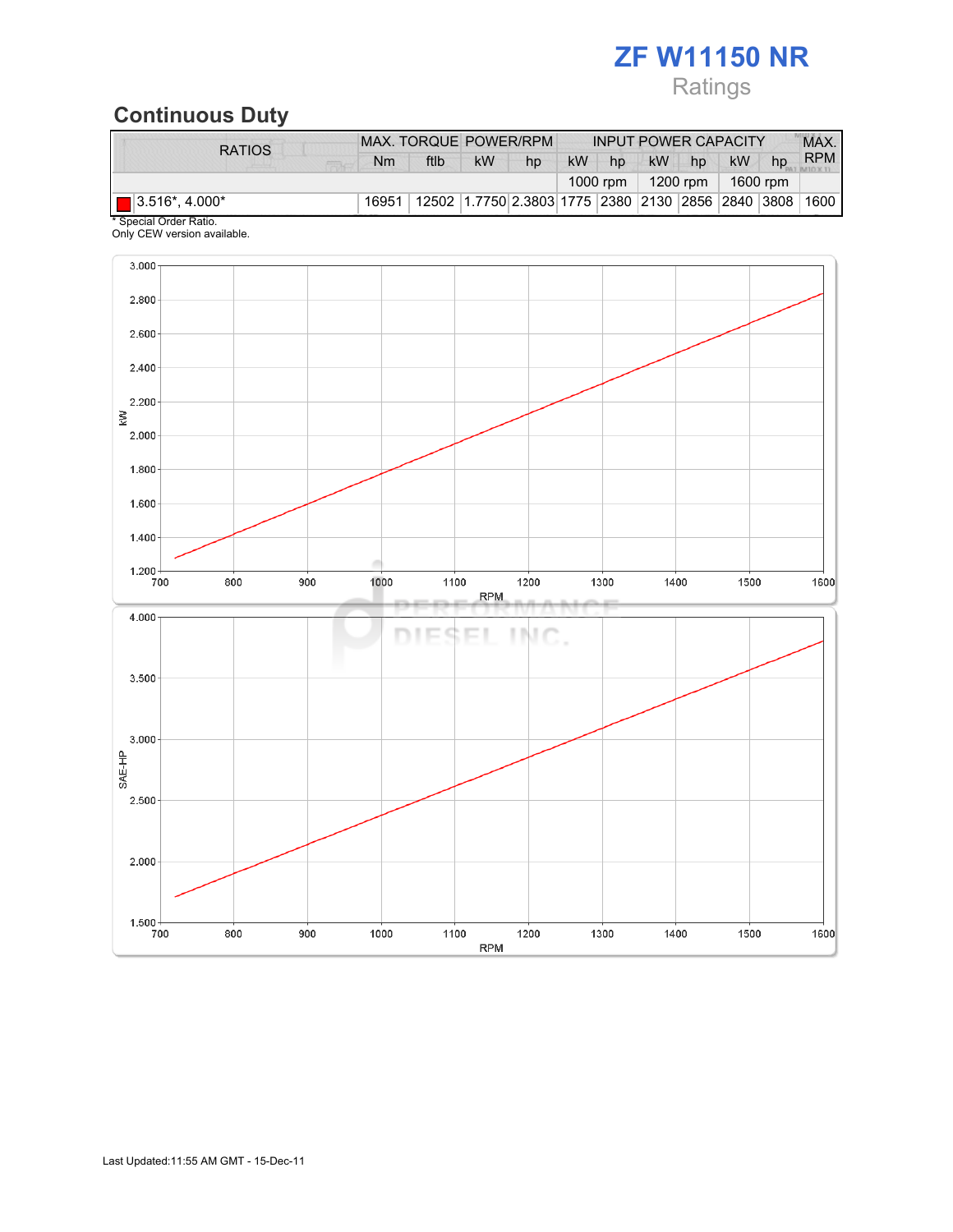

**Dimensions** 





| <b>MILEX</b><br>mm (inches) |                |                       |                |                |                            |                |                         |  |  |  |
|-----------------------------|----------------|-----------------------|----------------|----------------|----------------------------|----------------|-------------------------|--|--|--|
|                             | B <sub>1</sub> | B <sub>2</sub>        | H <sub>1</sub> | H <sub>2</sub> |                            | L <sub>1</sub> | L <sub>2</sub>          |  |  |  |
| 530 (20.9)                  | 700 (27.6)     | 700 (27.6) 570 (22.4) |                | 915 (36.0)     | 1,562(61.5)                | 1,246 (49.1)   | 379 (14.9)   714 (28.1) |  |  |  |
| Weight kg (lb)              |                |                       |                |                | Oil Capacity Litre (US qt) |                |                         |  |  |  |
|                             |                | 2,700 (5,950)         |                | 0.00(0.00)     |                            |                |                         |  |  |  |

DIESEL INC.

|    |                |  |  |  |             | <b>Bolt Holes</b>                       |  |              |      |      |
|----|----------------|--|--|--|-------------|-----------------------------------------|--|--------------|------|------|
|    |                |  |  |  |             |                                         |  | Diameter (E) |      |      |
| mm | $\overline{m}$ |  |  |  | mm in mm in | mm                                      |  | No.          | mm   |      |
|    |                |  |  |  |             | 450 17.7 380 15.0 310 12.2 50.0 1.97 16 |  |              | 32.0 | 1.26 |